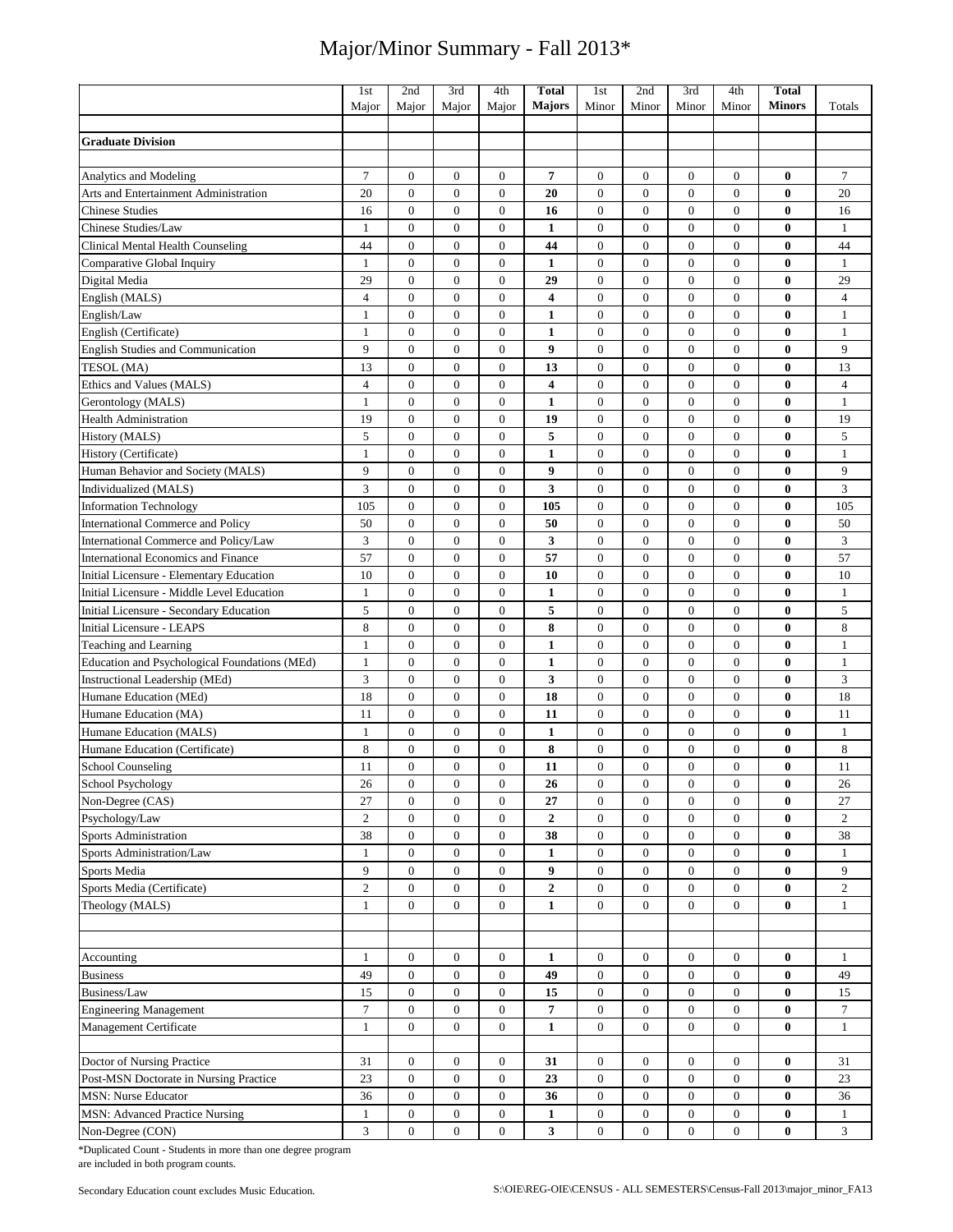|                                      | 1st              | 2nd              | 3rd              | 4th              | <b>Total</b>     | 1st              | 2nd              | 3rd              | 4th              | <b>Total</b>            |                  |
|--------------------------------------|------------------|------------------|------------------|------------------|------------------|------------------|------------------|------------------|------------------|-------------------------|------------------|
|                                      | Major            | Major            | Major            | Major            | Majors           | Minor            | Minor            | Minor            | Minor            | <b>Minors</b>           | Totals           |
|                                      |                  |                  |                  |                  |                  |                  |                  |                  |                  |                         |                  |
| <b>Division Totals</b>               | 754              | $\boldsymbol{0}$ | $\boldsymbol{0}$ | $\mathbf{0}$     | 754              | $\boldsymbol{0}$ | $\boldsymbol{0}$ | $\boldsymbol{0}$ | $\boldsymbol{0}$ | $\bf{0}$                | 754              |
|                                      |                  |                  |                  |                  |                  |                  |                  |                  |                  |                         |                  |
| <b>Law Division</b>                  |                  |                  |                  |                  |                  |                  |                  |                  |                  |                         |                  |
|                                      |                  |                  |                  |                  |                  |                  |                  |                  |                  |                         |                  |
| Law                                  | 479              | $\boldsymbol{0}$ | $\mathbf{0}$     | $\boldsymbol{0}$ | 479              | $\boldsymbol{0}$ | $\boldsymbol{0}$ | $\boldsymbol{0}$ | $\boldsymbol{0}$ | $\bf{0}$                | 479              |
| Law/MA                               | 6                | $\boldsymbol{0}$ | $\mathbf{0}$     | $\overline{0}$   | 6                | $\boldsymbol{0}$ | $\boldsymbol{0}$ | $\boldsymbol{0}$ | $\boldsymbol{0}$ | $\bf{0}$                | 6                |
| Law/MBA                              | 10               | $\boldsymbol{0}$ | $\boldsymbol{0}$ | $\mathbf{0}$     | 10               | $\boldsymbol{0}$ | $\boldsymbol{0}$ | $\boldsymbol{0}$ | $\boldsymbol{0}$ | $\bf{0}$                | 10               |
| Law/MS                               | 5                | $\mathbf{0}$     | $\mathbf{0}$     | $\overline{0}$   | 5                | $\mathbf{0}$     | $\mathbf{0}$     | $\mathbf{0}$     | $\mathbf{0}$     | $\bf{0}$                | 5                |
| Law/MALS                             | $\mathbf{1}$     | $\boldsymbol{0}$ | $\boldsymbol{0}$ | $\boldsymbol{0}$ | $\mathbf{1}$     | $\overline{0}$   | $\boldsymbol{0}$ | $\mathbf{0}$     | $\boldsymbol{0}$ | $\bf{0}$                | $\mathbf{1}$     |
| Law (Part-Time)                      | 17               | $\mathbf{0}$     | $\mathbf{0}$     | $\overline{0}$   | 17               | $\boldsymbol{0}$ | $\mathbf{0}$     | $\boldsymbol{0}$ | $\boldsymbol{0}$ | $\bf{0}$                | 17               |
| Master of Laws                       | 5                | $\mathbf{0}$     | $\boldsymbol{0}$ | $\boldsymbol{0}$ | 5                | $\boldsymbol{0}$ | $\boldsymbol{0}$ | $\boldsymbol{0}$ | $\boldsymbol{0}$ | $\bf{0}$                | $\sqrt{5}$       |
| Doctor of Juridical Science          | $\mathbf{1}$     | $\boldsymbol{0}$ | $\boldsymbol{0}$ | $\mathbf{0}$     | $\mathbf{1}$     | $\boldsymbol{0}$ | $\boldsymbol{0}$ | $\boldsymbol{0}$ | $\boldsymbol{0}$ | $\bf{0}$                | $\mathbf{1}$     |
| <b>Division Totals</b>               | 524              | $\mathbf{0}$     | $\boldsymbol{0}$ | $\mathbf{0}$     | 524              | $\boldsymbol{0}$ | $\boldsymbol{0}$ | $\boldsymbol{0}$ | 0                | $\bf{0}$                | 524              |
|                                      |                  |                  |                  |                  |                  |                  |                  |                  |                  |                         |                  |
|                                      |                  |                  |                  |                  |                  |                  |                  |                  |                  |                         |                  |
| <b>Undergraduate Division</b>        |                  |                  |                  |                  |                  |                  |                  |                  |                  |                         |                  |
|                                      |                  |                  |                  |                  |                  |                  |                  |                  |                  |                         |                  |
| <b>Applied Statistics</b>            | $\boldsymbol{0}$ | $\boldsymbol{0}$ | $\boldsymbol{0}$ | $\boldsymbol{0}$ | $\bf{0}$         | $\overline{c}$   | $\boldsymbol{2}$ | $\boldsymbol{0}$ | 0                | 4                       | $\overline{4}$   |
| <b>Business Administration</b>       | $\mathbf{0}$     | $\boldsymbol{0}$ | $\boldsymbol{0}$ | $\boldsymbol{0}$ | 0                | 42               | 5                | $\boldsymbol{0}$ | $\boldsymbol{0}$ | 47                      | 47               |
| <b>Environmental Studies</b>         | $\boldsymbol{0}$ | $\boldsymbol{0}$ | $\boldsymbol{0}$ | $\boldsymbol{0}$ | $\bf{0}$         | $\overline{c}$   | $\overline{c}$   | 1                | $\boldsymbol{0}$ | 5                       | $\sqrt{5}$       |
| <b>Ethnic Studies</b>                | $\boldsymbol{0}$ | $\mathbf{0}$     | $\mathbf{0}$     | $\overline{0}$   | $\bf{0}$         | $\mathbf{1}$     | $\mathbf{0}$     | $\boldsymbol{0}$ | $\boldsymbol{0}$ | $\mathbf{1}$            | $\mathbf{1}$     |
| <b>Film Studies</b>                  | $\mathbf{0}$     | $\boldsymbol{0}$ | $\boldsymbol{0}$ | $\boldsymbol{0}$ | $\bf{0}$         | $\boldsymbol{0}$ | $\boldsymbol{0}$ | $\boldsymbol{0}$ | $\boldsymbol{0}$ | $\bf{0}$                | $\boldsymbol{0}$ |
| Gender Studies                       | $\mathbf{0}$     | $\mathbf{0}$     | $\mathbf{0}$     | $\overline{0}$   | $\bf{0}$         | $\overline{0}$   | $\mathbf{1}$     | $\mathbf{0}$     | $\overline{0}$   | $\mathbf{1}$            | $\mathbf{1}$     |
| Human Aging                          | $\boldsymbol{0}$ | $\mathbf{0}$     | $\boldsymbol{0}$ | $\boldsymbol{0}$ | $\bf{0}$         | $\overline{c}$   | $\mathbf{1}$     | $\boldsymbol{0}$ | $\boldsymbol{0}$ | 3                       | $\mathfrak{Z}$   |
| <b>Fundamentals of Business</b>      | $\mathbf{0}$     | $\mathbf{0}$     | $\mathbf{0}$     | $\overline{0}$   | $\bf{0}$         | 45               | 6                | $\boldsymbol{0}$ | $\boldsymbol{0}$ | 51                      | 51               |
| <b>Liberal Arts Business</b>         | $\boldsymbol{0}$ | $\boldsymbol{0}$ | $\boldsymbol{0}$ | $\boldsymbol{0}$ | 0                | $\overline{c}$   | $\boldsymbol{0}$ | $\boldsymbol{0}$ | $\boldsymbol{0}$ | $\boldsymbol{2}$        | $\overline{2}$   |
| Manufacturing Management             | $\boldsymbol{0}$ | $\boldsymbol{0}$ | $\boldsymbol{0}$ | $\mathbf{0}$     | $\bf{0}$         | $\boldsymbol{0}$ | $\boldsymbol{0}$ | $\boldsymbol{0}$ | $\boldsymbol{0}$ | $\bf{0}$                | $\mathbf{0}$     |
| Peace & Social Justice Studies       | $\boldsymbol{0}$ | $\mathbf{0}$     | $\mathbf{0}$     | $\overline{0}$   | $\bf{0}$         | 3                | $\mathbf{1}$     | $\boldsymbol{0}$ | $\mathbf{0}$     | 4                       | $\overline{4}$   |
| Philanthropic Leadership and Service | $\boldsymbol{0}$ | $\boldsymbol{0}$ | $\mathbf{0}$     | $\overline{0}$   | $\bf{0}$         | 5                | 1                | $\boldsymbol{0}$ | $\boldsymbol{0}$ | 6                       | 6                |
| <b>Political Communication</b>       | $\mathbf{0}$     | $\mathbf{0}$     | $\mathbf{0}$     | $\overline{0}$   | $\bf{0}$         | $\boldsymbol{0}$ | $\boldsymbol{0}$ | $\mathbf{0}$     | $\boldsymbol{0}$ | $\bf{0}$                | $\mathbf{0}$     |
| <b>Urban Studies</b>                 | $\overline{0}$   | $\mathbf{0}$     | $\overline{0}$   | $\overline{0}$   | $\bf{0}$         | $\overline{4}$   | $\mathbf{0}$     | $\mathbf{0}$     | $\overline{0}$   | $\overline{\mathbf{4}}$ | $\overline{4}$   |
|                                      |                  |                  |                  |                  |                  |                  |                  |                  |                  |                         |                  |
| College of Adult Scholars            | 17               | $\boldsymbol{0}$ | $\boldsymbol{0}$ | $\boldsymbol{0}$ | 17               | $\boldsymbol{0}$ | $\boldsymbol{0}$ | $\boldsymbol{0}$ | $\boldsymbol{0}$ | 0                       | 17               |
| Military Leadership-Air Force        | $\boldsymbol{0}$ | $\boldsymbol{0}$ | $\boldsymbol{0}$ | $\boldsymbol{0}$ | $\bf{0}$         | $\boldsymbol{0}$ | $\mathbf{1}$     | $\mathbf{1}$     | $\boldsymbol{0}$ | $\overline{2}$          | $\mathfrak{2}$   |
| Military Leadership-Army             | $\boldsymbol{0}$ | $\mathbf{0}$     | $\boldsymbol{0}$ | $\boldsymbol{0}$ | $\bf{0}$         | 1                | $\boldsymbol{0}$ | $\boldsymbol{0}$ | $\boldsymbol{0}$ | $\mathbf{1}$            | 1                |
| Communication & Expressive Arts (AA) | $\overline{4}$   | $\mathbf{0}$     | $\overline{0}$   | $\mathbf{0}$     | 4                | $\boldsymbol{0}$ | $\boldsymbol{0}$ | $\boldsymbol{0}$ | $\boldsymbol{0}$ | $\bf{0}$                | $\overline{4}$   |
| Education Foundations (AA)           | $\mathbf{1}$     | $\boldsymbol{0}$ | $\boldsymbol{0}$ | $\boldsymbol{0}$ | 1                | $\boldsymbol{0}$ | $\boldsymbol{0}$ | 0                | $\boldsymbol{0}$ | $\bf{0}$                | -1               |
| Culture & Humanity (AA)              | $\mathbf{1}$     | $\overline{0}$   | $\boldsymbol{0}$ | $\mathbf{0}$     | $\mathbf{1}$     | $\boldsymbol{0}$ | $\boldsymbol{0}$ | $\boldsymbol{0}$ | $\boldsymbol{0}$ | $\bf{0}$                | $\mathbf{1}$     |
| General Science (AS)                 | $\mathbf{1}$     | $\mathbf{0}$     | $\boldsymbol{0}$ | $\boldsymbol{0}$ | $\mathbf{1}$     | $\boldsymbol{0}$ | $\boldsymbol{0}$ | $\boldsymbol{0}$ | $\boldsymbol{0}$ | $\bf{0}$                | $\mathbf{1}$     |
| Social and Behavioral Science (AA)   | $\overline{c}$   | $\mathbf{0}$     | $\boldsymbol{0}$ | $\boldsymbol{0}$ | $\boldsymbol{2}$ | $\boldsymbol{0}$ | $\boldsymbol{0}$ | $\boldsymbol{0}$ | $\boldsymbol{0}$ | $\bf{0}$                | $\overline{2}$   |
| Social and Behavioral Science (BLPS) | $\overline{c}$   | $\mathbf{0}$     | $\boldsymbol{0}$ | $\boldsymbol{0}$ | $\boldsymbol{2}$ | $\boldsymbol{0}$ | $\boldsymbol{0}$ | $\boldsymbol{0}$ | $\overline{0}$   | $\bf{0}$                | $\overline{c}$   |
| Individualized (BLPS)                | $\mathbf{1}$     | $\boldsymbol{0}$ | $\boldsymbol{0}$ | $\boldsymbol{0}$ | $\mathbf{1}$     | $\boldsymbol{0}$ | $\boldsymbol{0}$ | $\boldsymbol{0}$ | $\mathbf{0}$     | $\bf{0}$                | 1                |
| <b>Professional Studies</b>          | $\mathbf{0}$     | $\mathbf{0}$     | $\boldsymbol{0}$ | $\mathbf{0}$     | $\bf{0}$         | $\boldsymbol{0}$ | $\boldsymbol{0}$ | $\boldsymbol{0}$ | $\mathbf{0}$     | 0                       | $\mathbf{0}$     |
| Exploratory                          | 101              | $\mathbf{0}$     | $\boldsymbol{0}$ | $\boldsymbol{0}$ | 101              | $\boldsymbol{0}$ | $\boldsymbol{0}$ | $\boldsymbol{0}$ | 0                | 0                       | 101              |
| Humanities                           | $\mathbf{0}$     | 6                | $\boldsymbol{0}$ | $\boldsymbol{0}$ | 6                | $\overline{c}$   | $\mathbf{1}$     | $\mathbf{1}$     | $\mathbf{1}$     | 5                       | 11               |
| Individualized                       | 8                | $\sqrt{2}$       | $\boldsymbol{0}$ | $\boldsymbol{0}$ | 10               | 10               | $\overline{c}$   | $\mathbf{1}$     | $\boldsymbol{0}$ | 13                      | $23\,$           |
| Non-Degree (CAS)                     | 19               | $\mathbf{0}$     | $\boldsymbol{0}$ | $\boldsymbol{0}$ | 19               | $\boldsymbol{0}$ | $\boldsymbol{0}$ | $\boldsymbol{0}$ | $\boldsymbol{0}$ | $\bf{0}$                | 19               |
| Actuarial Science                    | 20               | $\mathbf{1}$     | $\mathbf{0}$     | $\mathbf{0}$     | 21               | $\mathbf{1}$     | $\boldsymbol{0}$ | $\boldsymbol{0}$ | $\boldsymbol{0}$ | $\mathbf{1}$            | 22               |
| American Studies                     | $\overline{c}$   | $\boldsymbol{0}$ | $\boldsymbol{0}$ | $\boldsymbol{0}$ | $\boldsymbol{2}$ | $\mathbf{1}$     | $\boldsymbol{0}$ | $\boldsymbol{0}$ | $\boldsymbol{0}$ | $\mathbf{1}$            | 3                |
| Art                                  | 24               | $\overline{4}$   | $\boldsymbol{0}$ | $\boldsymbol{0}$ | 28               | 18               | $\overline{c}$   | $\boldsymbol{0}$ | $\boldsymbol{0}$ | 20                      | 48               |
| Biology                              | 190              | 23               | $\boldsymbol{0}$ | $\boldsymbol{0}$ | 213              | 13               | $\overline{4}$   | $\boldsymbol{0}$ | $\boldsymbol{0}$ | 17                      | 230              |
| Human Biology                        | $\boldsymbol{0}$ | $\mathbf{0}$     | $\boldsymbol{0}$ | $\boldsymbol{0}$ | $\bf{0}$         | 53               | 6                | $\boldsymbol{0}$ | $\boldsymbol{0}$ | 59                      | 59               |
| Chemistry                            | 74               | 40               | $\boldsymbol{0}$ | $\boldsymbol{0}$ | 114              | $32\,$           | 8                | $\boldsymbol{0}$ | $\boldsymbol{0}$ | 40                      | 154              |
| Biochemistry                         | 19               | $\mathbf{0}$     | $\boldsymbol{0}$ | $\boldsymbol{0}$ | 19               | $\boldsymbol{0}$ | $\boldsymbol{0}$ | $\boldsymbol{0}$ | 0                | $\bf{0}$                | 19               |
| Chinese & Japanese Studies           | 8                | 22               | $\mathbf{0}$     | $\overline{0}$   | 30               | 5                | $\boldsymbol{0}$ | $\boldsymbol{0}$ | $\boldsymbol{0}$ | 5                       | 35               |
| Communication                        | 64               | $10\,$           | $\mathbf{1}$     | $\overline{0}$   | 75               | 21               | 5                | $\boldsymbol{0}$ | $\overline{0}$   | 26                      | 101              |
| Digital Media                        | 44               | 12               | $\boldsymbol{0}$ | $\overline{0}$   | 56               | 17               | 5                | $\boldsymbol{0}$ | $\boldsymbol{0}$ | 22                      | 78               |

\*Duplicated Count - Students in more than one degree program are included in both program counts.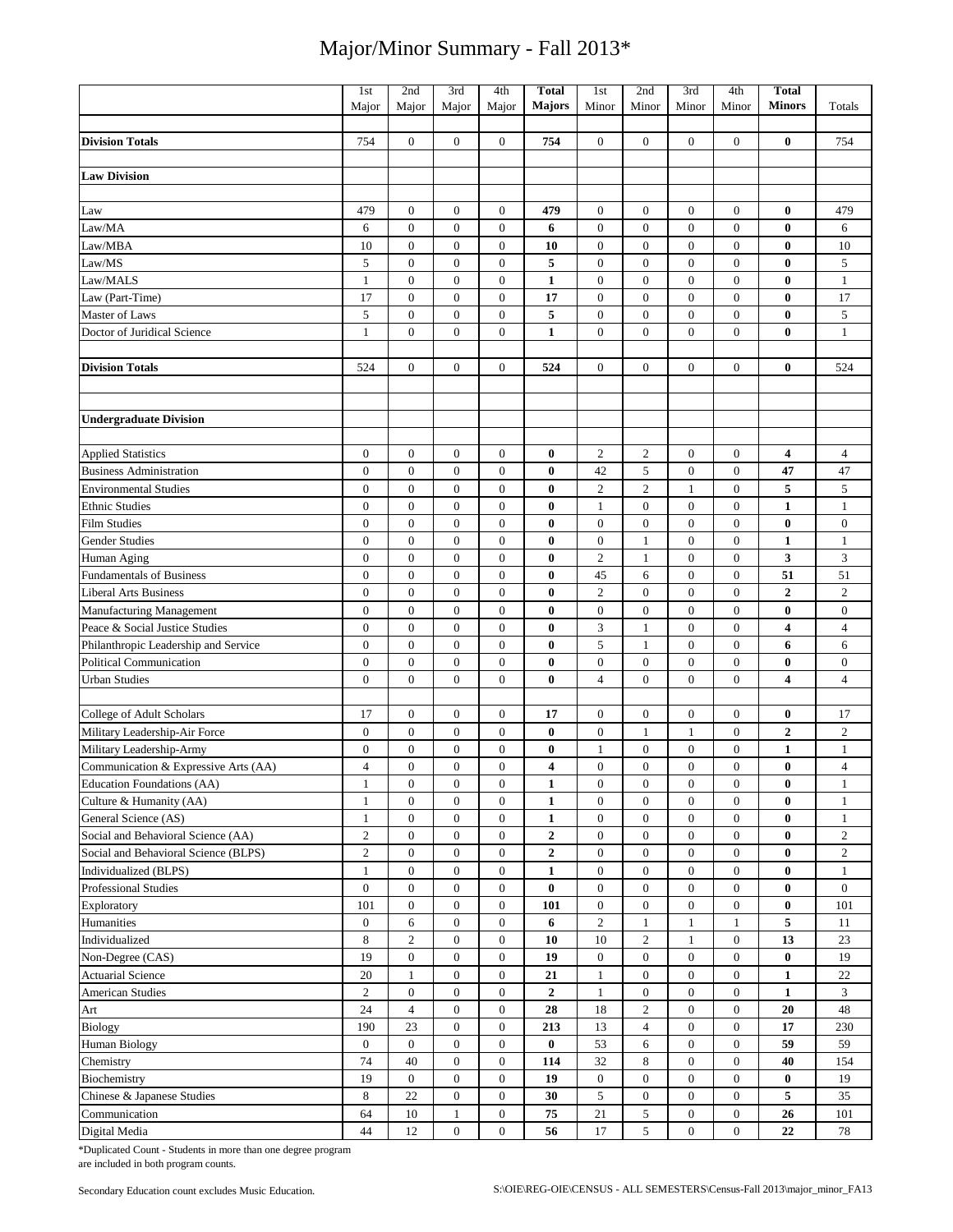|                                            | 1st                    | 2nd                      | 3rd              | 4th              | <b>Total</b>     | 1st              | 2nd                            | 3rd                              | 4th              | Total         |                        |
|--------------------------------------------|------------------------|--------------------------|------------------|------------------|------------------|------------------|--------------------------------|----------------------------------|------------------|---------------|------------------------|
|                                            | Major                  | Major                    | Major            | Major            | Majors           | Minor            | Minor                          | Minor                            | Minor            | <b>Minors</b> | Totals                 |
| <b>Communication Law</b>                   | $\boldsymbol{0}$       | $\boldsymbol{0}$         | $\boldsymbol{0}$ | $\boldsymbol{0}$ | $\bf{0}$         | $\mathfrak{2}$   | $\mathbf{0}$                   | $\overline{0}$                   | $\boldsymbol{0}$ | 2             | $\overline{c}$         |
| New Media-Journalism                       | $\mathbf{0}$           | $\mathbf{0}$             | $\mathbf{0}$     | $\boldsymbol{0}$ | $\bf{0}$         | $\mathbf{0}$     | $\mathbf{0}$                   | $\mathbf{0}$                     | $\overline{0}$   | $\bf{0}$      | $\boldsymbol{0}$       |
| Public & Corporate Communication           | $\boldsymbol{0}$       | $\mathbf{0}$             | $\mathbf{0}$     | $\boldsymbol{0}$ | $\bf{0}$         | $\mathbf{0}$     | $\mathbf{0}$                   | $\mathbf{0}$                     | $\boldsymbol{0}$ | $\bf{0}$      | $\boldsymbol{0}$       |
| <b>Public Relations</b>                    | $\boldsymbol{0}$       | $\boldsymbol{0}$         | $\overline{0}$   | $\overline{0}$   | $\bf{0}$         | $\overline{4}$   | $\mathbf{1}$                   | $\overline{0}$                   | $\boldsymbol{0}$ | 5             | 5                      |
| Television-Radio                           | $\mathbf{0}$           | $\mathbf{0}$             | $\mathbf{0}$     | $\mathbf{0}$     | $\bf{0}$         | $\mathbf{0}$     | $\mathbf{1}$                   | $\mathbf{0}$                     | $\boldsymbol{0}$ | $\mathbf{1}$  | $\mathbf{1}$           |
| Public Speaking & Debate                   | $\boldsymbol{0}$       | $\boldsymbol{0}$         | $\boldsymbol{0}$ | $\boldsymbol{0}$ | $\bf{0}$         | $\boldsymbol{0}$ | $\boldsymbol{0}$               | $\mathbf{0}$                     | $\boldsymbol{0}$ | 0             | $\boldsymbol{0}$       |
| Economics                                  | 21                     | 9                        | $\mathbf{0}$     | $\boldsymbol{0}$ | 30               | 8                | $\overline{0}$                 | $\mathbf{0}$                     | $\boldsymbol{0}$ | 8             | 38                     |
| <b>Elementary Education</b>                | 77                     | $\mathbf{1}$             | $\boldsymbol{0}$ | $\boldsymbol{0}$ | 78               | $\mathbf{0}$     | $\mathbf{0}$                   | $\mathbf{0}$                     | $\boldsymbol{0}$ | $\bf{0}$      | 78                     |
| Middle Level Education                     | $\mathbf{1}$           | $\mathbf{0}$             | $\mathbf{0}$     | $\boldsymbol{0}$ | 1                | $\mathbf{0}$     | $\mathbf{0}$                   | $\mathbf{0}$                     | $\boldsymbol{0}$ | 0             | $\mathbf{1}$           |
| Secondary Education                        | $\boldsymbol{0}$       | 111                      | $\overline{2}$   | $\boldsymbol{0}$ | 113              | $\boldsymbol{0}$ | $\boldsymbol{0}$               | $\boldsymbol{0}$                 | $\boldsymbol{0}$ | $\bf{0}$      | 113                    |
| <b>Special Education</b>                   | $\boldsymbol{0}$       | $\boldsymbol{0}$         | $\boldsymbol{0}$ | $\boldsymbol{0}$ | $\bf{0}$         | 32               | $\boldsymbol{0}$               | $\boldsymbol{0}$                 | $\mathbf{0}$     | 32            | 32                     |
| English                                    | 68                     | 8                        | $\boldsymbol{0}$ | $\boldsymbol{0}$ | 76               | 12               | 3                              | $\mathbf{0}$                     | $\boldsymbol{0}$ | 15            | 91                     |
| <b>Creative Writing</b>                    | 21                     | $\overline{4}$           | $\boldsymbol{0}$ | $\boldsymbol{0}$ | 25               | 10               | 3                              | $\mathbf{0}$                     | $\boldsymbol{0}$ | 13            | 38                     |
| Professional Writing                       | 5                      | $\boldsymbol{0}$         | $\boldsymbol{0}$ | $\boldsymbol{0}$ | 5                | $\mathbf{1}$     | $\boldsymbol{0}$               | $\boldsymbol{0}$                 | $\boldsymbol{0}$ | $\mathbf{1}$  | 6                      |
| <b>TESOL</b>                               | $\boldsymbol{0}$       | $\boldsymbol{0}$         | $\boldsymbol{0}$ | $\boldsymbol{0}$ | $\bf{0}$         | $\sqrt{2}$       | $\boldsymbol{0}$               | $\boldsymbol{0}$                 | $\boldsymbol{0}$ | $\mathbf{2}$  | $\sqrt{2}$             |
| <b>Environmental Science</b>               | 19                     | $\overline{c}$           | $\mathbf{0}$     | $\boldsymbol{0}$ | 21               | $\overline{2}$   | $\mathbf{2}$                   | 1                                | $\boldsymbol{0}$ | 5             | 26                     |
| Chinese                                    | $\boldsymbol{0}$       | $\mathbf{0}$             | $\boldsymbol{0}$ | $\boldsymbol{0}$ | $\bf{0}$         | 11               | $\boldsymbol{0}$               | $\boldsymbol{0}$                 | $\boldsymbol{0}$ | 11            | 11                     |
| Classics                                   | 8                      | 9                        | $\mathbf{0}$     | $\mathbf{0}$     | 17               | 9                | $\overline{0}$                 | $\mathbf{0}$                     | $\overline{0}$   | 9             | 26                     |
| French                                     | $\mathbf{1}$           | 11                       | 1                | $\boldsymbol{0}$ | 13               | 21               | $\sqrt{5}$                     | $\boldsymbol{0}$                 | $\boldsymbol{0}$ | 26            | 39                     |
| German                                     | 14                     | 26                       | $\boldsymbol{0}$ | $\boldsymbol{0}$ | 40               | 27               | 3                              | $\mathbf{0}$                     | $\boldsymbol{0}$ | 30            | 70                     |
| Hebrew                                     | $\boldsymbol{0}$       | $\boldsymbol{0}$         | $\boldsymbol{0}$ | $\boldsymbol{0}$ | $\bf{0}$         | $\mathbf{0}$     | $\boldsymbol{0}$               | $\boldsymbol{0}$                 | $\boldsymbol{0}$ | $\bf{0}$      | $\boldsymbol{0}$       |
| Japanese                                   | $\boldsymbol{0}$       | $\boldsymbol{0}$         | $\boldsymbol{0}$ | $\boldsymbol{0}$ | $\bf{0}$         | 11               | $\boldsymbol{0}$               | $\boldsymbol{0}$                 | $\boldsymbol{0}$ | 11            | 11                     |
| Spanish                                    | 15                     | 33                       | $\overline{4}$   | $\boldsymbol{0}$ | 52               | 130              | 12                             | $\mathbf{1}$                     | $\boldsymbol{0}$ | 143           | 195                    |
| Geography                                  | 22                     | 9                        | $\boldsymbol{0}$ | $\boldsymbol{0}$ | 31               | 3                | $\overline{2}$                 | $\boldsymbol{0}$                 | $\boldsymbol{0}$ | 5             | 36                     |
|                                            | $\overline{0}$         | $\mathbf{0}$             | $\mathbf{0}$     | $\mathbf{0}$     | $\bf{0}$         |                  | $\overline{2}$                 | $\mathbf{0}$                     | $\boldsymbol{0}$ | 3             | 3                      |
| American Indian Studies                    |                        |                          |                  |                  |                  | $\mathbf{1}$     |                                |                                  |                  |               |                        |
| Geographic Information Systems             | $\boldsymbol{0}$       | $\boldsymbol{0}$         | $\boldsymbol{0}$ | $\boldsymbol{0}$ | $\bf{0}$         | $\overline{2}$   | $\mathbf{1}$                   | $\mathbf{1}$                     | $\boldsymbol{0}$ | 4             | $\overline{4}$         |
| Geology                                    | 3                      | $\mathbf{1}$             | $\boldsymbol{0}$ | $\boldsymbol{0}$ | 4                | $\mathbf{0}$     | $\mathbf{0}$                   | $\mathbf{0}$                     | $\boldsymbol{0}$ | $\bf{0}$      | $\overline{4}$         |
| Meteorology                                | 119                    | $\boldsymbol{0}$         | $\boldsymbol{0}$ | $\boldsymbol{0}$ | 119              | 10               | $\mathbf{1}$                   | $\boldsymbol{0}$                 | $\boldsymbol{0}$ | 11            | 130<br>74              |
| History                                    | 47                     | 11                       | $\boldsymbol{0}$ | $\boldsymbol{0}$ | 58               | 12               | $\overline{4}$                 | $\boldsymbol{0}$                 | $\boldsymbol{0}$ | 16            |                        |
| International Economics & Cultural Affairs | 20                     | 5                        | $\boldsymbol{0}$ | $\boldsymbol{0}$ | 25               | $\boldsymbol{0}$ | $\boldsymbol{0}$               | $\mathbf{0}$                     | $\boldsymbol{0}$ | $\bf{0}$      | 25                     |
| <b>International Relations</b>             | 8                      | 5                        | $\boldsymbol{0}$ | $\boldsymbol{0}$ | 13               | $\sqrt{5}$       | $\mathbf{1}$                   | $\mathbf{0}$                     | $\boldsymbol{0}$ | 6             | 19                     |
| <b>International Service</b>               | 9                      | 13                       | $\mathbf{0}$     | $\boldsymbol{0}$ | 22               | $\mathbf{0}$     | $\mathbf{0}$                   | $\mathbf{0}$                     | $\boldsymbol{0}$ | $\bf{0}$      | 22                     |
| Mathematics                                | 48                     | 17                       | $\overline{0}$   | $\overline{0}$   | 65               | 64               | 17                             | $\mathbf{0}$                     | $\boldsymbol{0}$ | 81            | 146                    |
| Computer Science                           | 41                     | $\overline{c}$           | $\mathbf{0}$     | $\boldsymbol{0}$ | 43               | 3                | 3                              | $\mathbf{0}$                     | $\boldsymbol{0}$ | 6             | 49                     |
| Modern European Studies                    | $\boldsymbol{0}$       | $\boldsymbol{0}$         | $\boldsymbol{0}$ | $\boldsymbol{0}$ | $\bf{0}$         | $\boldsymbol{0}$ | $\boldsymbol{0}$               | $\boldsymbol{0}$                 | $\boldsymbol{0}$ | $\bf{0}$      | $\boldsymbol{0}$       |
| Music                                      | 30                     | 6                        | $\boldsymbol{0}$ | $\boldsymbol{0}$ | 36               | 63               | $\mathbf{1}$                   | $\mathbf{0}$                     | $\boldsymbol{0}$ | 64            | 100                    |
| Music Education                            | 36<br>$\boldsymbol{0}$ | $\boldsymbol{0}$         | $\boldsymbol{0}$ | $\boldsymbol{0}$ | 36<br>$\bf{0}$   | $\boldsymbol{0}$ | $\mathbf{0}$<br>$\overline{0}$ | $\boldsymbol{0}$<br>$\mathbf{0}$ | $\boldsymbol{0}$ | 0<br>$\bf{0}$ | 36<br>$\boldsymbol{0}$ |
| Music: Church                              |                        | $\boldsymbol{0}$         | $\boldsymbol{0}$ | $\boldsymbol{0}$ |                  | $\mathbf{0}$     |                                |                                  | $\boldsymbol{0}$ |               |                        |
| Church Music, Organ                        | $\sqrt{2}$             | $\boldsymbol{0}$         | $\boldsymbol{0}$ | $\boldsymbol{0}$ | $\boldsymbol{2}$ | $\boldsymbol{0}$ | $\boldsymbol{0}$               | $\boldsymbol{0}$                 | $\boldsymbol{0}$ | $\bf{0}$      | $\overline{c}$         |
| Music: Composition                         | 5                      | $\boldsymbol{0}$         | $\boldsymbol{0}$ | $\mathbf{0}$     | 5                | $\mathbf{0}$     | $\boldsymbol{0}$               | $\boldsymbol{0}$                 | $\boldsymbol{0}$ | $\bf{0}$      | 5                      |
| Music: Performance                         | 19                     | $\mathbf{0}$             | $\boldsymbol{0}$ | $\overline{0}$   | 19               | $\boldsymbol{0}$ | $\boldsymbol{0}$               | $\boldsymbol{0}$                 | $\mathbf{0}$     | $\bf{0}$      | 19                     |
| <b>Physical Education</b>                  | $\tau$                 | $\mathbf{0}$             | $\boldsymbol{0}$ | $\mathbf{0}$     | 7                | $\mathbf{1}$     | $\mathbf{0}$                   | $\boldsymbol{0}$                 | $\boldsymbol{0}$ | $\mathbf{1}$  | 8                      |
| PE: Exercise Science                       | 54                     | $\boldsymbol{0}$         | $\boldsymbol{0}$ | $\boldsymbol{0}$ | 54               | $\overline{4}$   | $\mathbf{0}$                   | $\boldsymbol{0}$                 | $\boldsymbol{0}$ | 4             | 58                     |
| PE: Sports Management                      | 48                     | $\overline{c}$           | $\boldsymbol{0}$ | $\boldsymbol{0}$ | 50               | $\boldsymbol{7}$ | $\boldsymbol{0}$               | $\boldsymbol{0}$                 | $\boldsymbol{0}$ | 7             | 57                     |
| PE: Teacher Education                      | 13                     | $\mathbf{0}$             | $\boldsymbol{0}$ | $\mathbf{0}$     | 13               | $\boldsymbol{0}$ | $\mathbf{0}$                   | $\boldsymbol{0}$                 | $\boldsymbol{0}$ | $\bf{0}$      | 13                     |
| <b>Coaching Education</b>                  | $\boldsymbol{0}$       | $\overline{0}$           | $\boldsymbol{0}$ | $\boldsymbol{0}$ | $\bf{0}$         | 3                | $\overline{c}$                 | $\overline{0}$                   | $\overline{0}$   | 5             | 5                      |
| Health and Safety                          | $\boldsymbol{0}$       | $\boldsymbol{0}$         | $\boldsymbol{0}$ | $\mathbf{0}$     | $\bf{0}$         | $\mathbf{1}$     | $\boldsymbol{0}$               | $\boldsymbol{0}$                 | $\boldsymbol{0}$ | $\mathbf{1}$  | $\mathbf{1}$           |
| Philosophy                                 | $\boldsymbol{7}$       | $\overline{\mathcal{L}}$ | $\boldsymbol{0}$ | $\boldsymbol{0}$ | 11               | $\mathbf{0}$     | $\boldsymbol{0}$               | $\overline{0}$                   | $\boldsymbol{0}$ | $\pmb{0}$     | 11                     |
| Physics                                    | 29                     | 5                        | $\boldsymbol{0}$ | $\overline{0}$   | 34               | 6                | $\mathbf{2}$                   | $\boldsymbol{0}$                 | $\mathbf{0}$     | 8             | 42                     |
| Astronomy                                  | $\mathbf{1}$           | $\boldsymbol{0}$         | $\boldsymbol{0}$ | $\boldsymbol{0}$ | $\mathbf{1}$     | $\boldsymbol{0}$ | $\boldsymbol{0}$               | $\boldsymbol{0}$                 | 0                | $\bf{0}$      | $\mathbf{1}$           |
| Physics and Astronomy Education            | $\mathbf{1}$           | $\mathbf{0}$             | $\boldsymbol{0}$ | $\mathbf{0}$     | $\mathbf{1}$     | $\mathbf{0}$     | $\boldsymbol{0}$               | $\boldsymbol{0}$                 | $\boldsymbol{0}$ | $\bf{0}$      | $\mathbf{1}$           |
| Mechanics and Materials                    | $\boldsymbol{0}$       | $\mathbf{0}$             | $\boldsymbol{0}$ | $\mathbf{0}$     | $\bf{0}$         | $\mathbf{0}$     | $\boldsymbol{0}$               | $\boldsymbol{0}$                 | $\boldsymbol{0}$ | $\bf{0}$      | $\mathbf{0}$           |
| <b>Political Science</b>                   | 60                     | 13                       | $\boldsymbol{0}$ | $\boldsymbol{0}$ | 73               | 9                | 5                              | $\boldsymbol{0}$                 | $\boldsymbol{0}$ | ${\bf 14}$    | $87\,$                 |
| Psychology                                 | 142                    | 37                       | $\mathbf{1}$     | $\boldsymbol{0}$ | 180              | 47               | $10\,$                         | $\boldsymbol{0}$                 | $\boldsymbol{0}$ | 57            | 237                    |
| Social Work                                | 49                     | $\mathbf{0}$             | $\boldsymbol{0}$ | $\boldsymbol{0}$ | 49               | $\tau$           | $\overline{c}$                 | $\overline{0}$                   | $\boldsymbol{0}$ | 9             | 58                     |
| Sociology                                  | 18                     | $\tau$                   | $\mathbf{0}$     | $\boldsymbol{0}$ | 25               | 10               | 5                              | 1                                | $\boldsymbol{0}$ | 16            | 41                     |
| Sociology: Criminology                     | 68                     | 8                        | $\boldsymbol{0}$ | $\boldsymbol{0}$ | 76               | $\overline{0}$   | $\boldsymbol{0}$               | $\boldsymbol{0}$                 | 0                | $\bf{0}$      | 76                     |
| Theatre                                    | 30                     | 12                       | $\boldsymbol{0}$ | $\boldsymbol{0}$ | 42               | 14               | $\mathbf{1}$                   | $\boldsymbol{0}$                 | $\boldsymbol{0}$ | 15            | 57                     |
| Acting                                     | $\boldsymbol{0}$       | $\boldsymbol{0}$         | $\mathbf{0}$     | $\overline{0}$   | $\bf{0}$         | 1                | $\mathbf{0}$                   | $\boldsymbol{0}$                 | $\boldsymbol{0}$ | $\mathbf{1}$  | $\mathbf{1}$           |

\*Duplicated Count - Students in more than one degree program are included in both program counts.